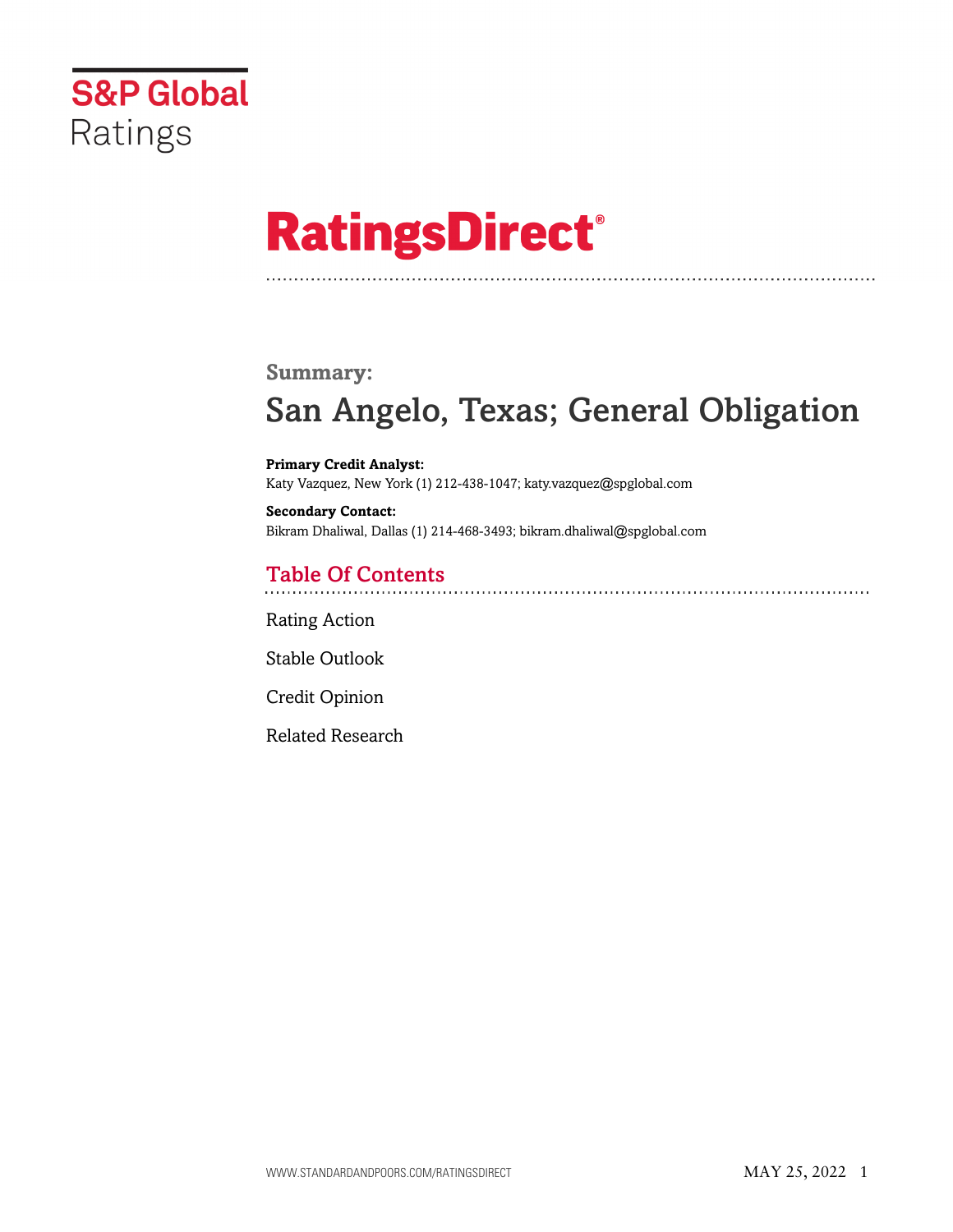# **Summary:** San Angelo, Texas; General Obligation

| <b>Credit Profile</b>                                                                           |           |          |  |  |  |
|-------------------------------------------------------------------------------------------------|-----------|----------|--|--|--|
| US\$16.0 mil comb tax and ltd surplus rev certs of oblig ser 2022 dtd 06/01/2022 due 02/15/2042 |           |          |  |  |  |
| Long Term Rating                                                                                | AA/Stable | New      |  |  |  |
| San Angelo GO                                                                                   |           |          |  |  |  |
| Long Term Rating                                                                                | AA/Stable | Affirmed |  |  |  |

# <span id="page-1-0"></span>Rating Action

S&P Global Ratings assigned its 'AA' rating and stable outlook to San Angelo, Texas' approximately \$16 million series 2022 combination tax and limited surplus revenue certificates of obligation and affirmed its 'AA' rating, with a stable outlook, on the city's existing GO debt and certificates of obligation.

San Angelo's GO bonds and certificates of obligation constitute direct obligations of the city, payable from the proceeds of a continuing, direct annual ad valorem tax, within the limits prescribed by law, on all taxable property within its borders; a waterworks-and-sewer-system surplus-revenue pledge, which might not exceed \$1,000, further secures the certificates. Due to the limited nature of the surplus revenue pledge, our rating reflects the strength of the limited ad valorem tax.

The maximum allowable ad valorem tax rate in Texas is \$2.50 per \$100 of assessed value (AV) for all purposes, with the portion dedicated to debt service limited to \$1.50. The city's total tax rate is well below the maximum at 77.66 cents, 9.36 cents of which it dedicates to debt service. Based on the application of our criteria "Issue Credit Ratings Linked To U.S. Public Finance Obligors' Creditworthiness," published Nov. 20, 2019, on RatingsDirect, we view the limited-tax GO debt pledge on par with the issuer credit rating, reflecting the city's general creditworthiness. The city does not levy ad valorem taxes on a narrower or distinctly different property tax base, and there are no limitations on the fungibility of resources available for the payment of debt service.

Officials intend to use series 2022 certificate proceeds for various improvements citywide, including streets, roads, bridges, sidewalks, drainage, lighting, and landscaping.

After this issuance, the city will have approximately \$82.6 million of net direct debt, accounting for self-supporting debt from its waterworks-and-sanitary sewer system.

#### Credit overview

San Angelo's tax base has steadily been increasing, which we think will likely continue due to residential and commercial growth, coupled with good financial policies and procedures; in our opinion, this will likely continue to keep reserves far in excess of the city's fund-balance policy.

While we do not view pension and other postemployment benefit (OPEB) liabilities as an immediate credit risk, we acknowledge the weak funding of San Angelo Firemen's Relief & Retirement Fund (SAFRRF). Although the city has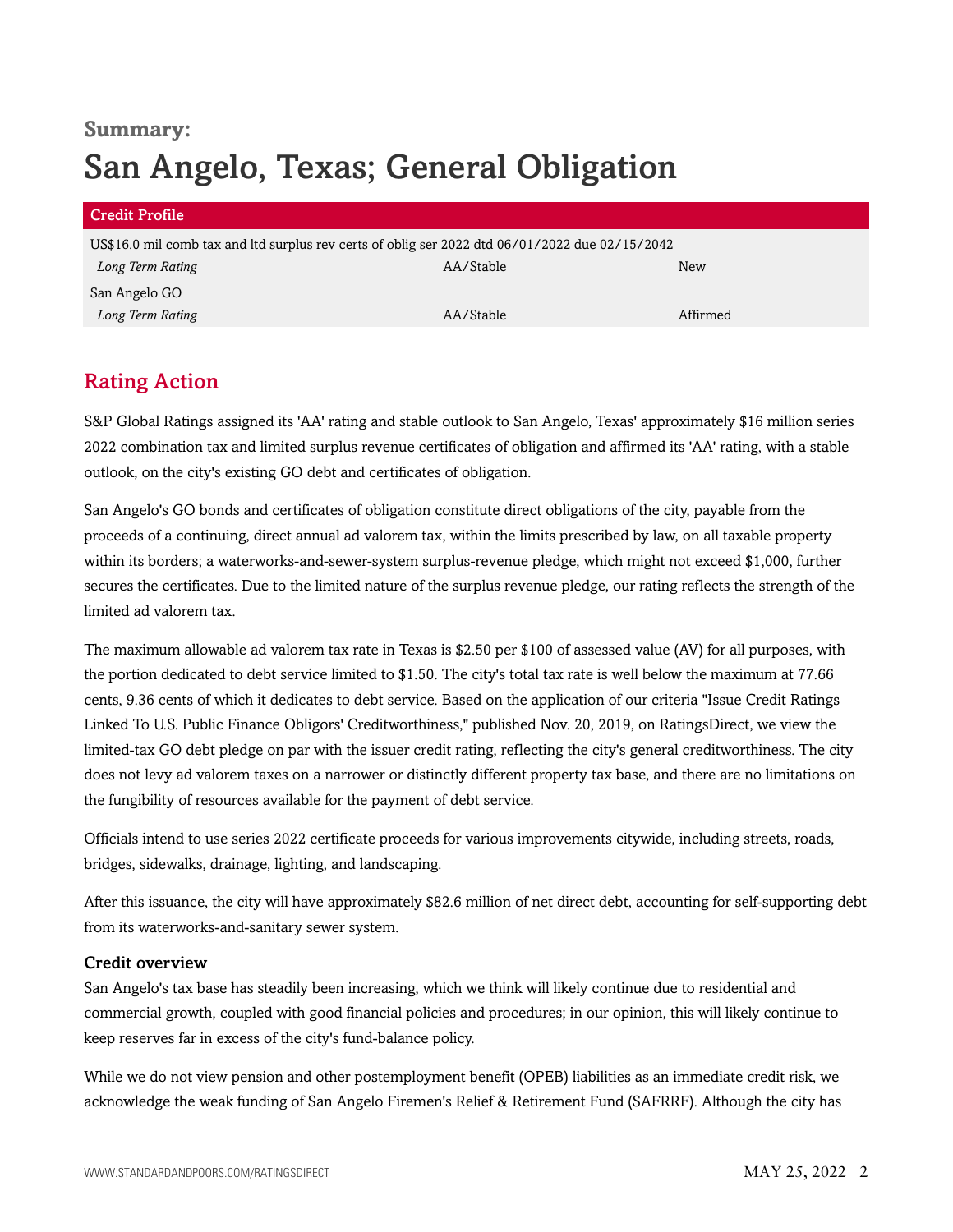been addressing this through contribution increases during the past few fiscal years, SAFRRF' weakness could negatively pressure the rating if funding were to deteriorate and SAFRRF-associated costs were to escalate, leading to budgetary pressure.

The rating reflects our view of the city's:

- Adequate economy that benefits from a local stabilizing institutional influence;
- Strong financial management, with good financial-management policies and practices under our Financial Management Assessment (FMA) methodology, and a strong Institutional Framework score;
- Strong budgetary performance despite an operating deficit in the general fund in fiscal 2021, and very strong liquidity and reserves; and
- Weak debt-and-contingent-liability profile with additional debt expected and large pension and OPEB obligation.

#### Environmental, social, and governance

The rating incorporates our view of environmental, social, and governance (ESG) risks relative to San Angelo's economy, management, financial measures, and debt-and-liability profile and have determined all are neutral in our analysis.

### <span id="page-2-0"></span>Stable Outlook

#### Downside scenario

We could lower the rating if the city's fixed cost burden were to weaken materially, either through additional debt or increased pension contributions, leading to weaker budgetary performance and lower available reserves.

#### Upside scenario

<span id="page-2-1"></span>We could raise the rating if economic expansion were to lead to improved wealth and income.

# Credit Opinion

#### An adequate, but stable, local economy, benefitting from a stabilizing institution and ongoing development

San Angelo, in west-central Texas, is approximately 90 miles southwest of Abilene. San Angelo serves as the principal commercial center for the ranching and farming industry, which covers a trade area of 14 different counties in Concho Valley. In addition to agriculture, the local economy largely includes mineral production, manufacturing, health care, education, and military employers. We consider the economy adequate with income below San Angelo's peers; it, however, benefits from a stabilizing institution, Goodfellow Air Force Base, the city's leading employer. Other leading employers include:

- Shannon Health System (4,896 employees),
- San Angelo Independent School District (2,332), and
- Angelo State University (1,323).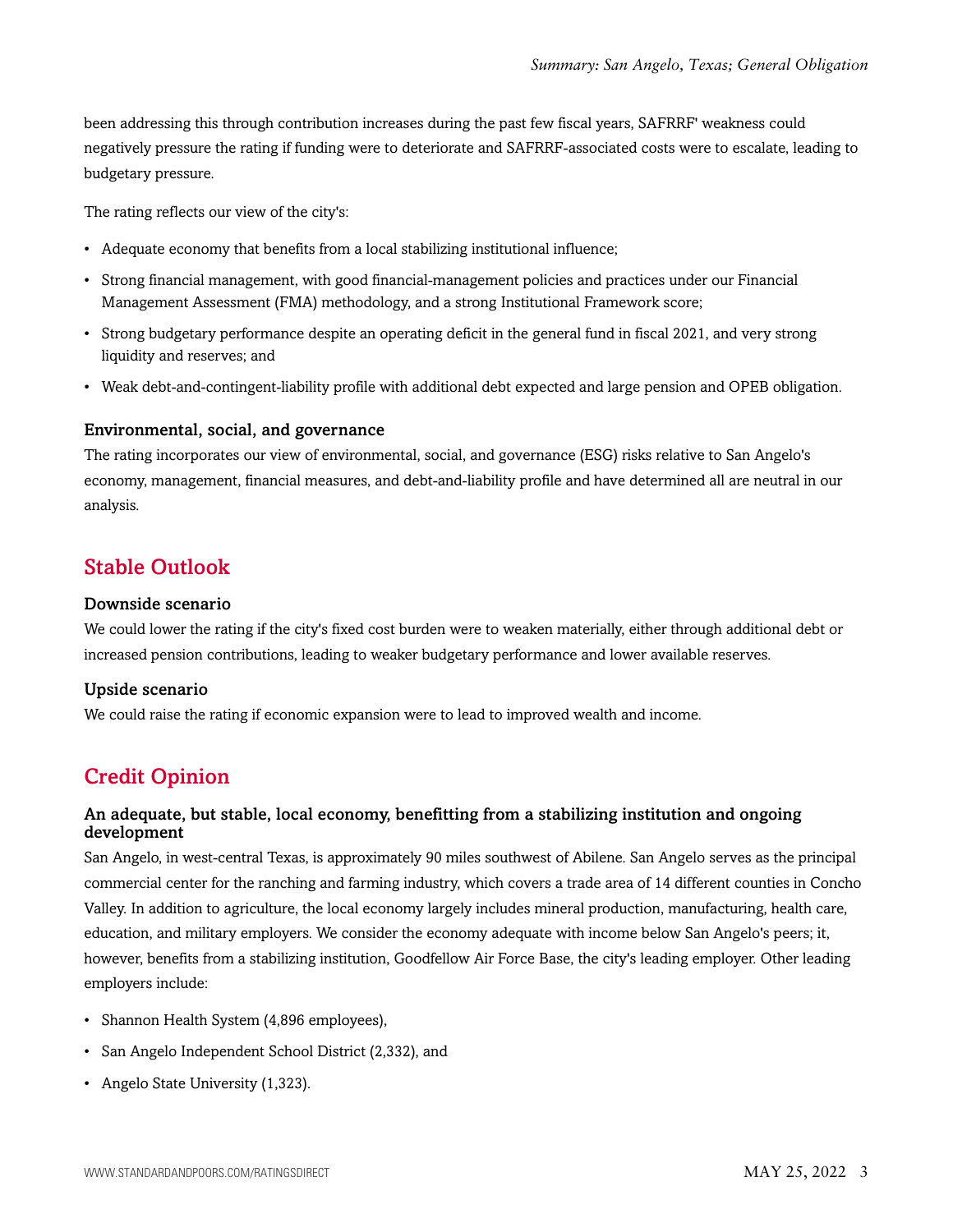The local tax base is very diverse with the 10 leading taxpayers accounting for only 8% of taxable AV. The tax base continues to grow, increasing by 12% during the past five fiscal years to \$5.9 billion in fiscal 2022. Officials report there are various new developments in the city, including a new \$9 million apartment complex and multiple new retail stores and restaurants. San Angelo is the main railyard for Texas Pacifico Transportation Ltd., connecting the Mexico rail system to the main U.S. rail corridors in Fort Worth, which is experiencing high demand for shipping. One airline services San Angelo, and the city has become a popular destination for military-practice landings.

As the city has been experiencing modest growth in the local economy from new and ongoing developments, we expect the economy will likely remain stable during the next few years, as it has been historically.

#### Strong management with good financial-management policies, practices

Highlights include management's:

- Use of between three years and five years of historical data, as well as consulting with outside sources to generate revenue and expenditure assumptions used in the budget process;
- Formal long-term financial planning with comprehensive multiyear projections forecasting five years out;
- Presentation of budget-to-actual results to the city council monthly--It can make amendments to the budget as needed;
- Adherence to a formal investment-management policy that provides the council with monthly returns-and-holdings updates;
- Formal reserve policy that requires maintaining a minimum fund-balance reserve equal to 75 days' cash on hand, or 20.8% of expenditures; and
- Maintenance of a rolling five-year capital-improvement plan linked to the operating budget that identifies funding for capital projects.

The city lacks a formal debt-management policy. We note the city takes steps to mitigate cybersecurity risk.

Stable finances with multiyear surpluses before a drawdown in fiscal 2021 with very strong reserves Our assessment of operating performance includes adjustments to account for recurring interfund transfers, as well as expenditure adjustments to reflect debt-funded capital expenditures. Following three years of operating surpluses, the city recorded an operating deficit in fiscal 2021. This was largely due to capital outlay. The city derives general fund revenue from a diverse and historically reliable revenue mix. For fiscal 2021, property taxes generated 48% of general fund revenue, followed by sales tax at 28% and charges for services at 10%. Property taxes outperformed the budget by \$900,000 and sales taxes by \$1.8 million.

The fiscal 2022 general fund budget was a 3% increase from fiscal 2021. Although the city adopted a \$500,000 deficit budget as a conservative tactic, it expects to outperform it and end with a surplus. At this point in fiscal 2022, both property tax and sales tax revenue are higher than expected.

The city's total allocation from American Rescue Plan Act of 2021 is approximately \$16.6 million, half of which it received in fiscal 2021 and the other half it expects to receive in fiscal 2022, which will add to already strong reserves. It will use a portion of the funds for a stormwater infrastructure project. The rest of the use for funds has not been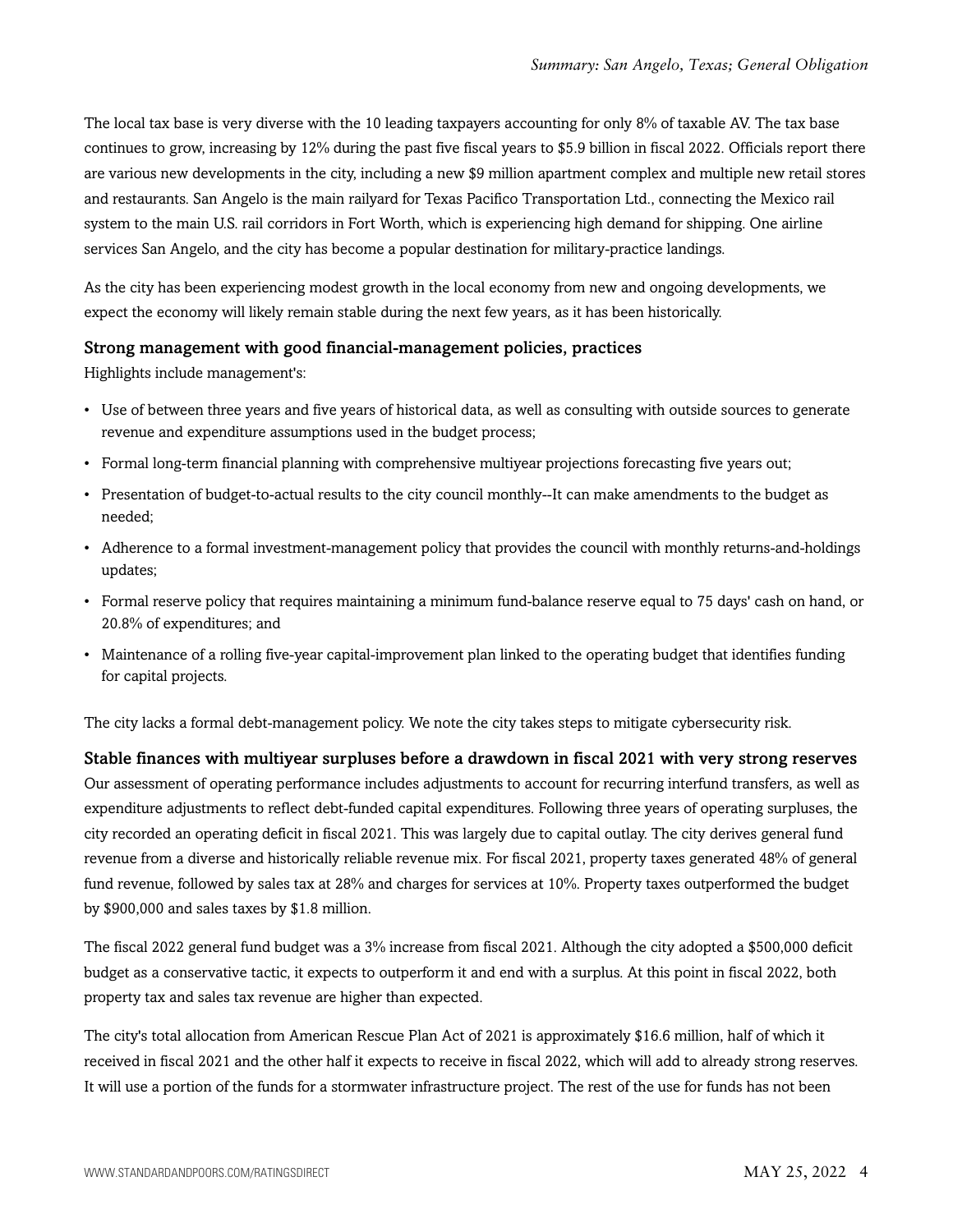decided yet.

The city does not currently have any immediate plans to spend down reserves. Its formal reserve policy requires maintaining fund balance at 20.8% of expenditures, or 75 days' cash on hand, which it has historically outperformed. We expect available fund balance will likely remain more than 30% of expenditures for the current and next fiscal years, which we view as a positive credit factor.

The city does not have any private placements or contingent liabilities that could materially affect liquidity during the next few fiscal years.

#### A weak debt profile with additional issuances expected

Postissuance, San Angelo will have approximately \$82.6 million in net direct debt outstanding. Management currently plans to issue \$16 million in certificates of obligation and \$14 million in revenue bonds for the water system, which we expect will eventually be self-supporting. Despite an elevated debt profile, carrying charges are manageable at 6.7%; we expect additional issuances will not weaken the debt profile materially.

#### Pension and OPEB

In our opinion, San Angelo's large pension and OPEB obligation is a credit weakness. While we do not view pension and OPEB liabilities as an immediate credit risk for the city, we acknowledge the weak funding of SAFRRF. Plan weakness could negatively pressure the rating if funding metrics were to deteriorate or if costs associated with the plan were to escalate and pressure the budget.

As of Dec. 31, 2020, San Angelo participates in:

- SAFRRF, which is 65.9% funded, with a net pension liability of \$40.1 million;
- Texas Municipal Retirement System (TMRS), which is 87.1% funded, with a net pension liability of \$33.3 million; and
- San Angelo's single-employer retiree health-insurance plan, which uses pay-as-you-go funding, with a net liability of \$96.8 million.

San Angelo maintains SAFRRF, a single-employer pension plan available to firefighters. To shore up SAFRRF funding, the employee contribution rate has increased during the past several years. SAFRRF's funding increased to 65.9% as of Dec. 31, 2020, following raising the discount rate to 7.8% from 6.5% as of Dec. 31, 2018. We view these assumption changes negatively because the higher discount is likely to lead to contribution volatility in the event SAFRRF cannot meet underlying assumptions. We consider a discount rate above 6% aggressive.

TMRS is an agent plan with jointly managed assets. Although the city funds 100% of its actuarially determined contribution, fiscal 2021 actual contributions fell just short of our minimum-funding-progress metric. However, contributions exceeded our static-funding metric, making some funding progress. TMRS uses certain assumptions that could increase contribution volatility, including a 6.75% discount; however, there are offsetting factors. (For more information on Texas' pension landscape, see "Pension Spotlight: Texas," published Feb. 25, 2020.)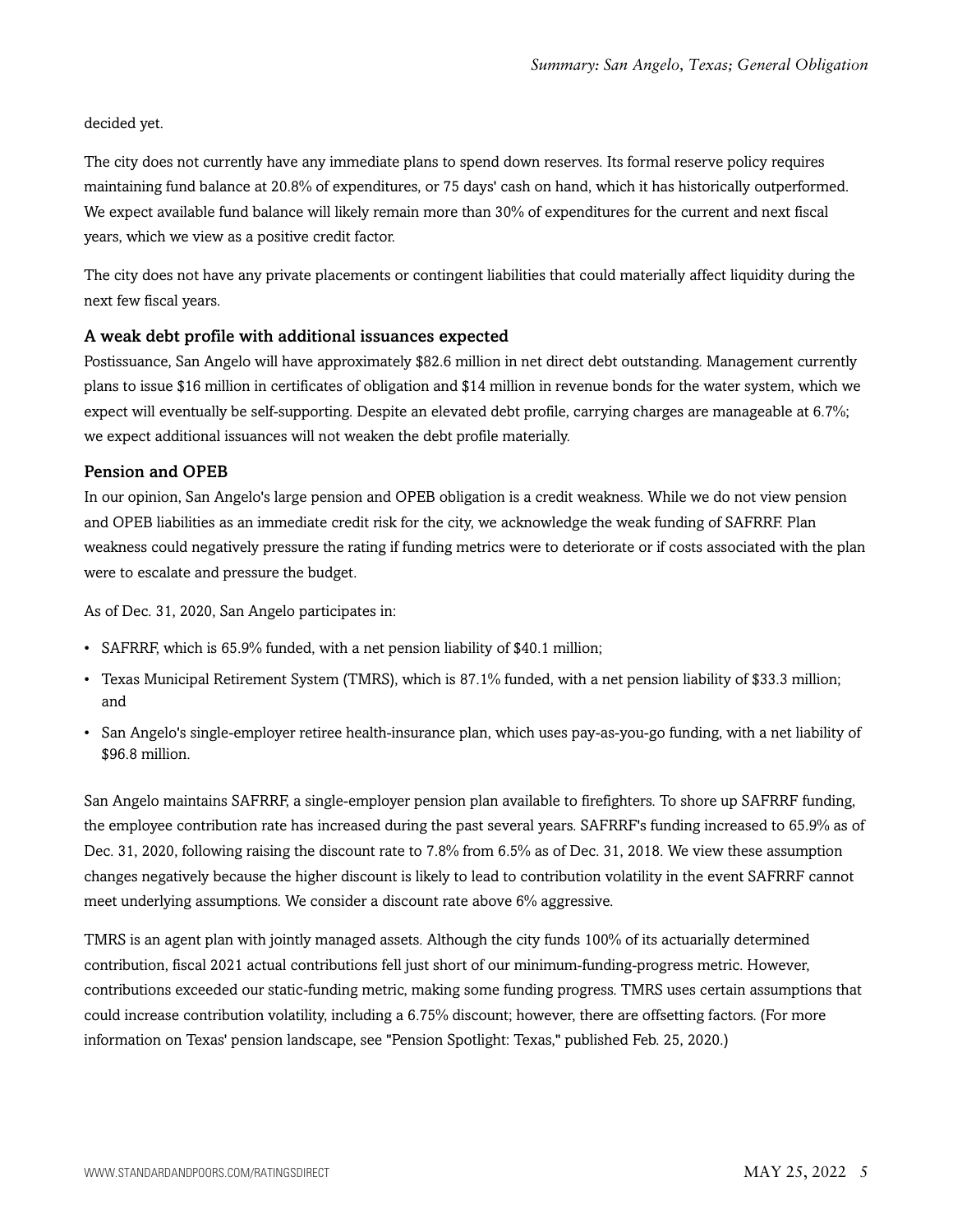#### Strong Institutional Framework

The Institutional Framework score for Texas municipalities is strong.

| San Angelo, Texas Select Key Credit Metrics                                                   |                    |           |                            |         |
|-----------------------------------------------------------------------------------------------|--------------------|-----------|----------------------------|---------|
|                                                                                               | <b>Most recent</b> |           | --Historical information-- |         |
|                                                                                               |                    | 2021      | 2020                       | 2019    |
| <b>Adequate economy</b>                                                                       |                    |           |                            |         |
| Projected per capita effective buying income as a % of U.S.                                   | 81.8               |           |                            |         |
| Market value per capita (\$)                                                                  | 59,029             |           |                            |         |
| Population                                                                                    |                    |           | 99,973                     | 101,441 |
| County unemployment rate(%)                                                                   |                    |           | 6.3                        |         |
| Market value (\$000)                                                                          | 5,901,272          | 5,734,046 | 5,537,326                  |         |
| 10 leading taxpayers as a % of taxable value                                                  | 8.0                |           |                            |         |
| <b>Strong budgetary performance</b>                                                           |                    |           |                            |         |
| Operating fund result as a % of expenditures                                                  |                    | (9.5)     | 0.6                        | 13.3    |
| Total governmental fund result as a % of expenditures                                         |                    | 1.0       | 3.7                        | 14.1    |
| Very strong budgetary flexibility                                                             |                    |           |                            |         |
| Available reserves as a % of operating expenditures                                           |                    | 53.6      | 55.9                       | 58.7    |
| Total available reserves (\$000)                                                              |                    | 46,877    | 46,442                     | 46,324  |
| Very strong liquidity                                                                         |                    |           |                            |         |
| Total government cash as a % of governmental fund expenditures                                |                    | 101.7     | 96.4                       | 81.4    |
| Total government cash as a % of governmental fund debt service                                |                    | 1,517.3   | 1,216.1                    | 985.4   |
| <b>Strong management</b>                                                                      |                    |           |                            |         |
| Financial Management Assessment                                                               | Good               |           |                            |         |
| Weak debt and long-term liabilities                                                           |                    |           |                            |         |
| Debt service as a % of governmental fund expenditures                                         |                    | 6.7       | 7.9                        | 8.3     |
| Net direct debt as a % of governmental fund revenue                                           | 76.2               |           |                            |         |
| Overall net debt as a % of market value                                                       | 3.4                |           |                            |         |
| Direct debt 10-year amortization (%)                                                          | 60.5               |           |                            |         |
| Required pension contribution as a % of governmental fund expenditures                        |                    | 8.1       |                            |         |
| Other postemployment benefits actual contribution as a % of governmental<br>fund expenditures |                    | 3.1       |                            |         |
|                                                                                               |                    |           |                            |         |

#### **Strong Institutional Framework**

<span id="page-5-0"></span>Data points and ratios may reflect analytical adjustments.

# Related Research

- S&P Public Finance Local GO Criteria: How We Adjust Data For Analytic Consistency, Sept. 12, 2013
- Incorporating GASB 67 And 68: Evaluating Pension/OPEB Obligations Under Standard & Poor's U.S. Local Government GO Criteria, Sept. 2, 2015
- Criteria Guidance: Assessing U.S. Public Finance Pension And Other Postemployment Obligations For GO Debt,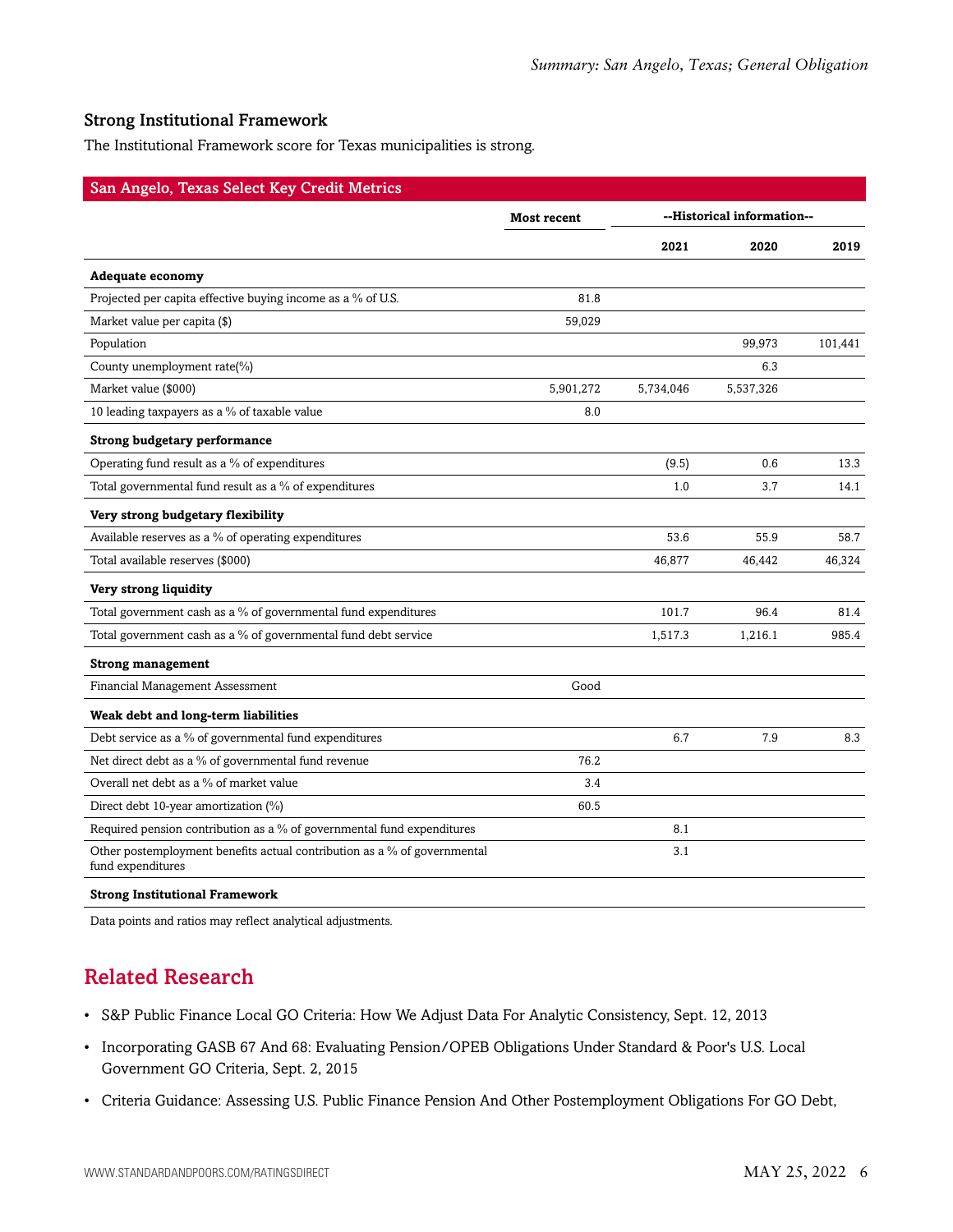Local Government GO Ratings, And State Ratings, Oct. 7, 2019

- 2021 Update Of Institutional Framework For U.S. Local Governments
- Through The ESG Lens 3.0: The Intersection Of ESG Credit Factors And U.S. Public Finance Credit Factors, March 2, 2022

| Ratings Detail (As Of May 25, 2022) |           |          |
|-------------------------------------|-----------|----------|
| San Angelo GO                       |           |          |
| Long Term Rating                    | AA/Stable | Affirmed |
| San Angelo GO rfdg bnds             |           |          |
| Long Term Rating                    | AA/Stable | Affirmed |

Certain terms used in this report, particularly certain adjectives used to express our view on rating relevant factors, have specific meanings ascribed to them in our criteria, and should therefore be read in conjunction with such criteria. Please see Ratings Criteria at www.standardandpoors.com for further information. Complete ratings information is available to subscribers of RatingsDirect at www.capitaliq.com. All ratings affected by this rating action can be found on S&P Global Ratings' public website at www.standardandpoors.com. Use the Ratings search box located in the left column.